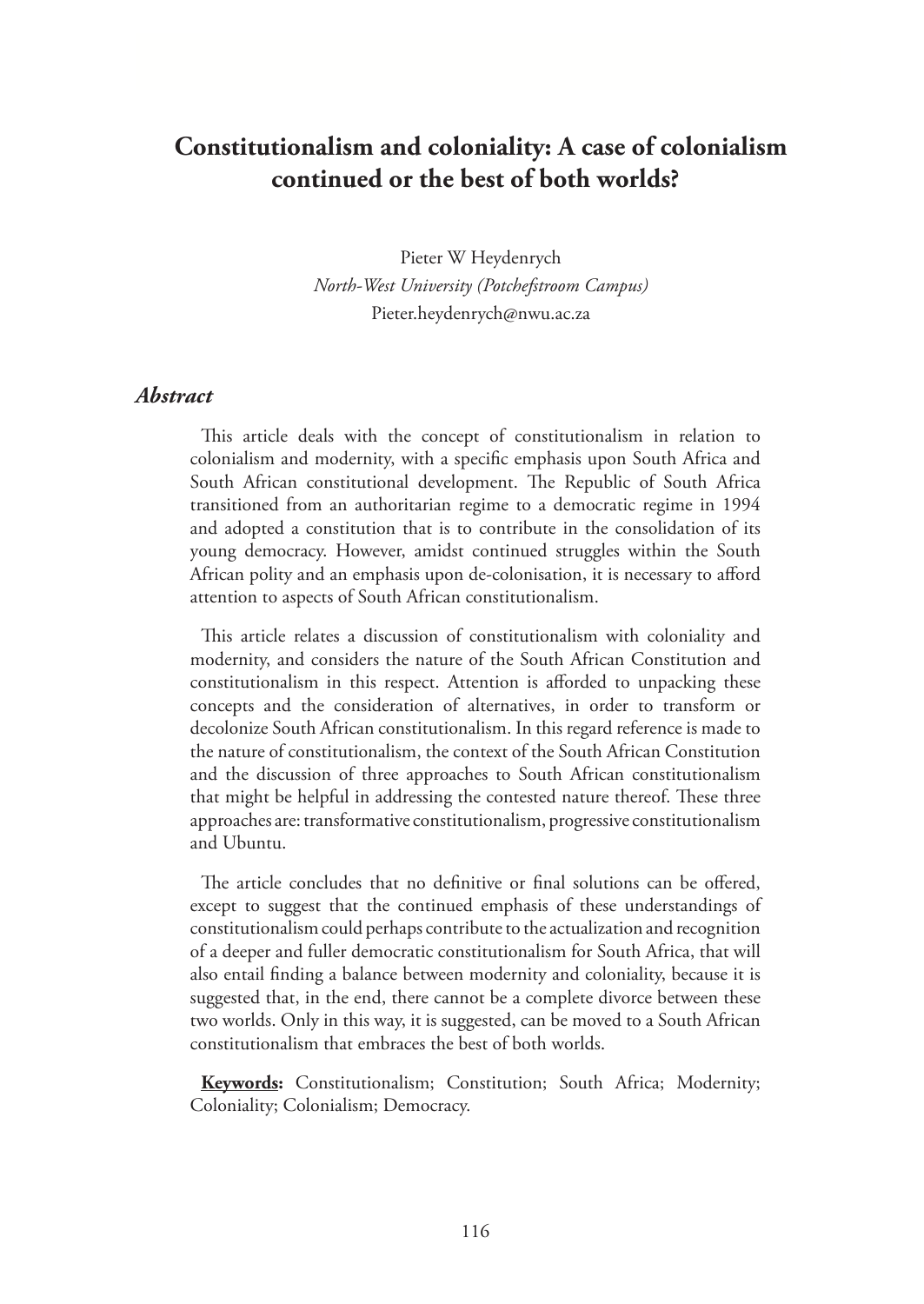### **Introduction**

Constitutionalism is essentially a product of modernity. With this is meant the modern era of the Enlightenment and the following centuries, during which the philosophical ideas of separation of powers, the constitutional state and human rights were formulated, debated and found an ideological home in Western Europe, including also the United States of America.<sup>1</sup> <sup>2</sup>But in considering the idea of modernity, it can be argued that its inherent twin concept is coloniality.3 The modern era brought with it the colonial era and the two are intertwined.

This is of specific importance in considering constitutionalism in nonwestern contexts, such as South Africa. Constitutionalism in spaces such as these represents a colonial heritage, based upon a philosophy that cannot be accepted without interrogation. Perhaps questions can be asked about alternatives to classical or western constitutionalism, and as such, concepts such as democratic constitutionalism need to be explored.

The latter is deemed especially relevant in view of undercurrents that are noticeable in South Africa, where perhaps the Constitution and its application are questioned – and are in need of vigorous debate.<sup>4</sup> Such questions also relate to the consideration of the relationship between the branches of the *Trias Politica* and the nature of South African democracy.

This article therefore will explore the relationship between modernity and coloniality and constitutionalism and its relevance to South African constitutional development.

After providing a brief historical background on colonialism and constitutionalism, the author will commence by exploring the ideas of

<sup>1</sup> By referring to the Enlightenment the period meant is broadly the 18th Century. Furthermore, this period also correlates with what is regarded as the modern era (modernity) which at least continued late into the 20th Century, although this is a contested concept and the current era could also in some views be regarded as latemodernity.

<sup>2</sup> "The Enlightenment is the period in the history of western thought and culture, ... characterized by dramatic revolutions in science, philosophy, society and politics... . Enlightenment thought culminates historically in the political upheaval of the French Revolution, in which the traditional hierarchical political and social orders... were violently destroyed and replaced by a political and social order informed by the Enlightenment ideals of freedom and equality for all, founded, ostensibly, upon principles of human reason".

<sup>3</sup> W Mignolo, "Coloniality: The darker side of modernity" (available at http://www.spacesofcommoning.net/ reading-group, accessed, 26 January 2016), p. 39.

<sup>4</sup> J Duncan, "The problem with South Africa's constitution" (available at http://www.sacsis.org.za/site/article/631, accessed, 27 June 2016) and DT McKinley, "The majority and the 'meaning' of the Constitution" (available at http://sacsis.org.za/site/article/760.1, accessed, 27 June 2016).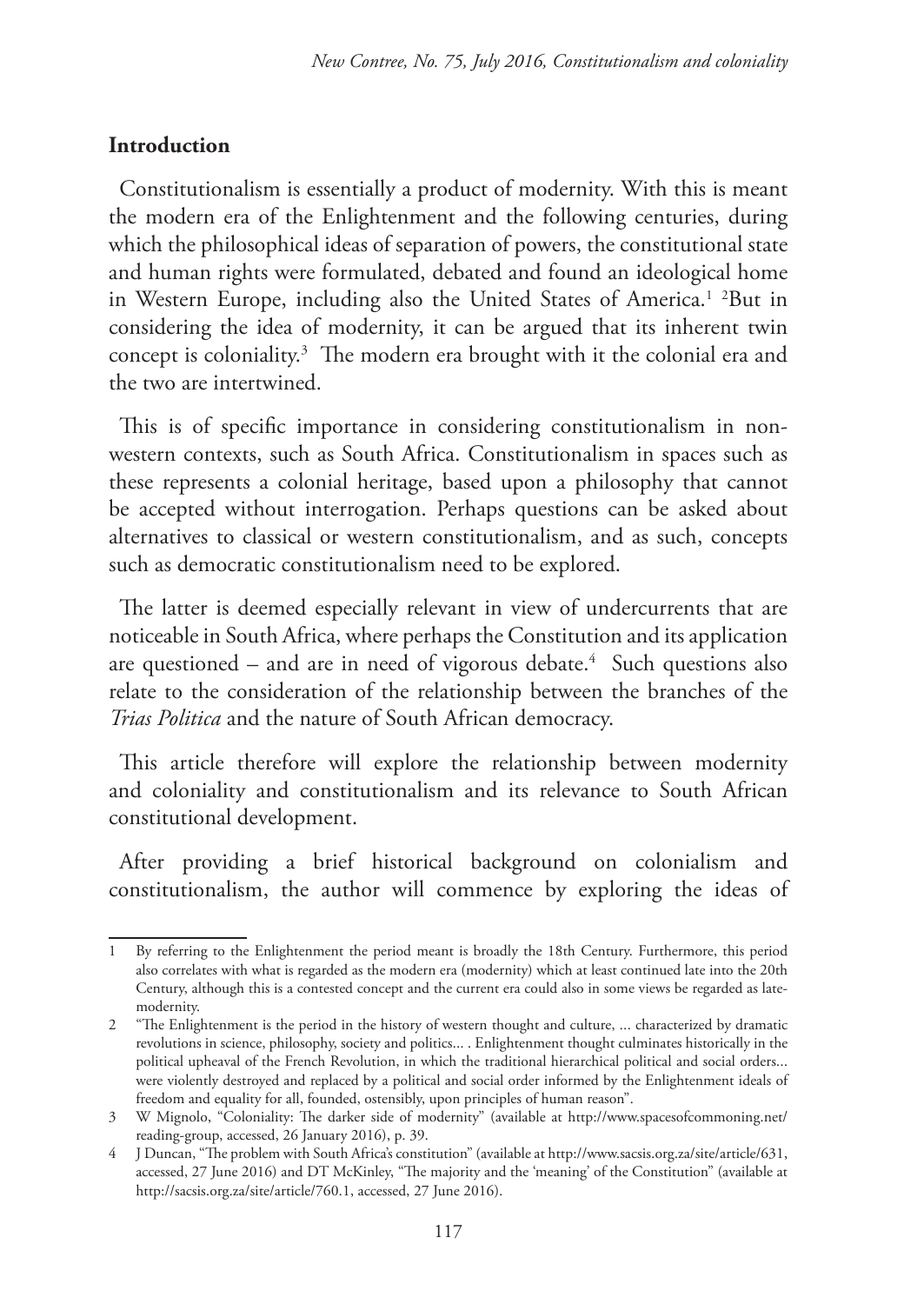constitutionalism and constitutions and what they mean, especially in a western context, whereafter the theoretical approach of modernity or coloniality will be explored. The article will conclude by considering possibilities for a South African constitutionalism.

## **Historical background**

A central concept in the discussion at hand is colonialism. This necessarily provides the underpinning for a number, if not all, of the concepts to be discussed in this article. In practical terms when the concept of colonialism is considered, the general understanding that manifests is related to the historical development of an expansion of European influence across the globe, commencing with the exploring of "new" worlds by Europeans around the 15<sup>th</sup> and 16th Centuries. Those nations that are closely associated with this process would include the major powers of Europe, such as Portugal, Spain, Netherlands and also the British and the French.

Colonialism established through this process an extension of the European sphere of influence, and can generally be attributed to political, religious and economic factors. What is undeniable is that the arrival of Europeans in other parts of the world led to a clash between the inhabitants of those areas and Europeans.

It has to be accepted that Europeans believed in their superiority in terms of material aspects such as access to modern weaponry, (western) scientific knowledge, modes of transport, etc., that must have, in conjunction with religious aims of bringing Christianity to peoples who were not Christian, solidified an idea of racial superiority, also considering that the Europeans were white while the inhabitants of Africa and the Americas who "lacked" the aforementioned material and religious aspects (thus being different and an-"other"), were not white.<sup>5</sup>

It can be suggested that this combination of factors, combined with the rise of capitalism and its inherent need of expansion, further coupled with political contestation between European powers, played a significant role in colonialism and imperialism as it developed into a complete political

<sup>5</sup> Consider also Fanon regarding blackness as a 'white construction'. L Praeg, "From ubuntu to Ubuntu", L Praeg and S Magadla (eds.), *Ubuntu. Curating the archive* (Pietermaritzburg, University of KwaZulu-Natal Press, 2014), p. 110.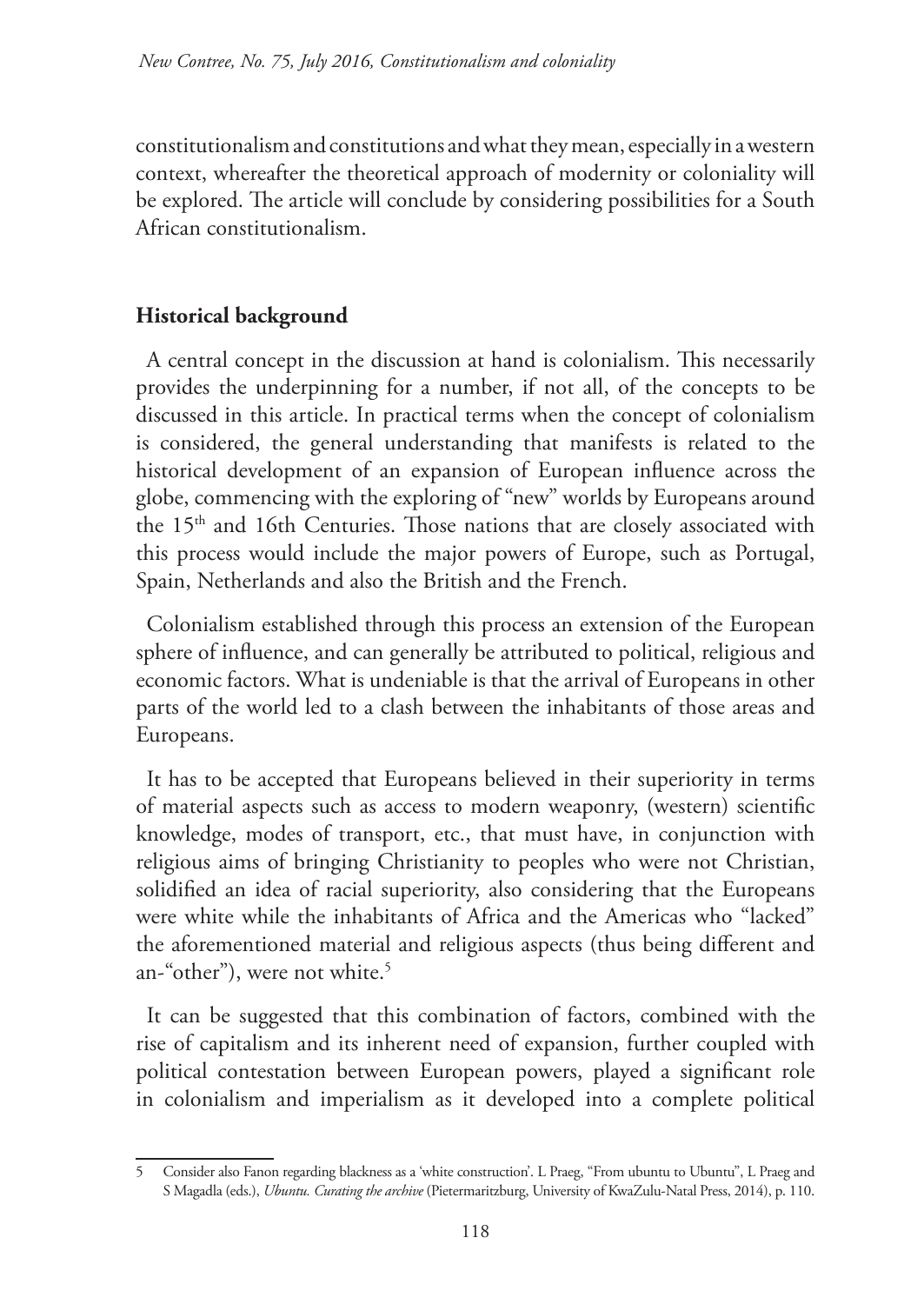domination during the 19th Century.<sup>6</sup>

What are the effects of this process of colonialism and domination? Also considering the philosophical and political (scientific) development in the European psyche towards the 18<sup>th</sup> and 19<sup>th</sup> Centuries with reference to the Enlightenment, a complete picture of European superiority emerged, where the philosophical world of western democracy, constitutionalism, human rights, etc., became dominant.

Thus, although it is broadly entangled in a complex of domination and colonialism, and somehow disentanglement is still required in a world where the formal brutalities of colonialism have in some measure been overcome, but the complexities created by it, have not.

Colonialism could not have an unchallenged legacy, and the colonial period has been a period of social, economic and political struggle, as the domination by colonial powers has not been accepted without challenge. This resulted in liberation struggles and a search by the colonized for identity and selfdetermination. Reference can be made to Africa pertaining to Negritude and Black Consciousness, responding to a western philosophical and political framework and generally the continued struggle between the Global North and the Global South (see the further discussion on modernity and coloniality).

Furthermore, central to this article and in close relationship with colonialism, is the concept of constitutionalism. Waldron $^7$  suggests the ideological nature of constitutionalism and he refers to the English and American manifestations thereof. The former, with its relationship to representative democracy, and the latter, in terms of limitation of state power. In both these manifestations the historical and ideological relationship with liberalism and liberal democracy, and thus, also its western roots and then, by implication, its colonial roots are evident. The idea then of constitutionalism operates in the same temporality as colonialism, and constitutionalism's modern roots can clearly be related to the ideas of representative democracy in England,<sup>8</sup> and in relation to the

<sup>6</sup> Praeg also refers to colonialism as follows: On the other hand, they set out, through 'civilisation', education and Christianisation, to transform the very nature of colonised people into a reflection of the Western self. The implicit legitimacy of this transformation (implicit, for the West did not need to explicitly legitimise itself) derived from the racialized belief that primitive societies (much like children) are in the process of re-enacting or recapitulating stages of development that the more civilised West (qua adults) had already gone through". L Praeg, "From ubuntu to Ubuntu", L Praeg and S Magadla (eds.), *Ubuntu. Curating the archive ...,* p. 103.

<sup>7</sup> J Waldron, "Constitutionalism: A sceptical view" (available at http://scholarship.law.georgetown.edu/ hartlecture/4, accessed, 1 July 2016).

<sup>8</sup> JS Mill, *Utilitarianism, liberty and representative government* ( London, JM Dent & Sons, 1912).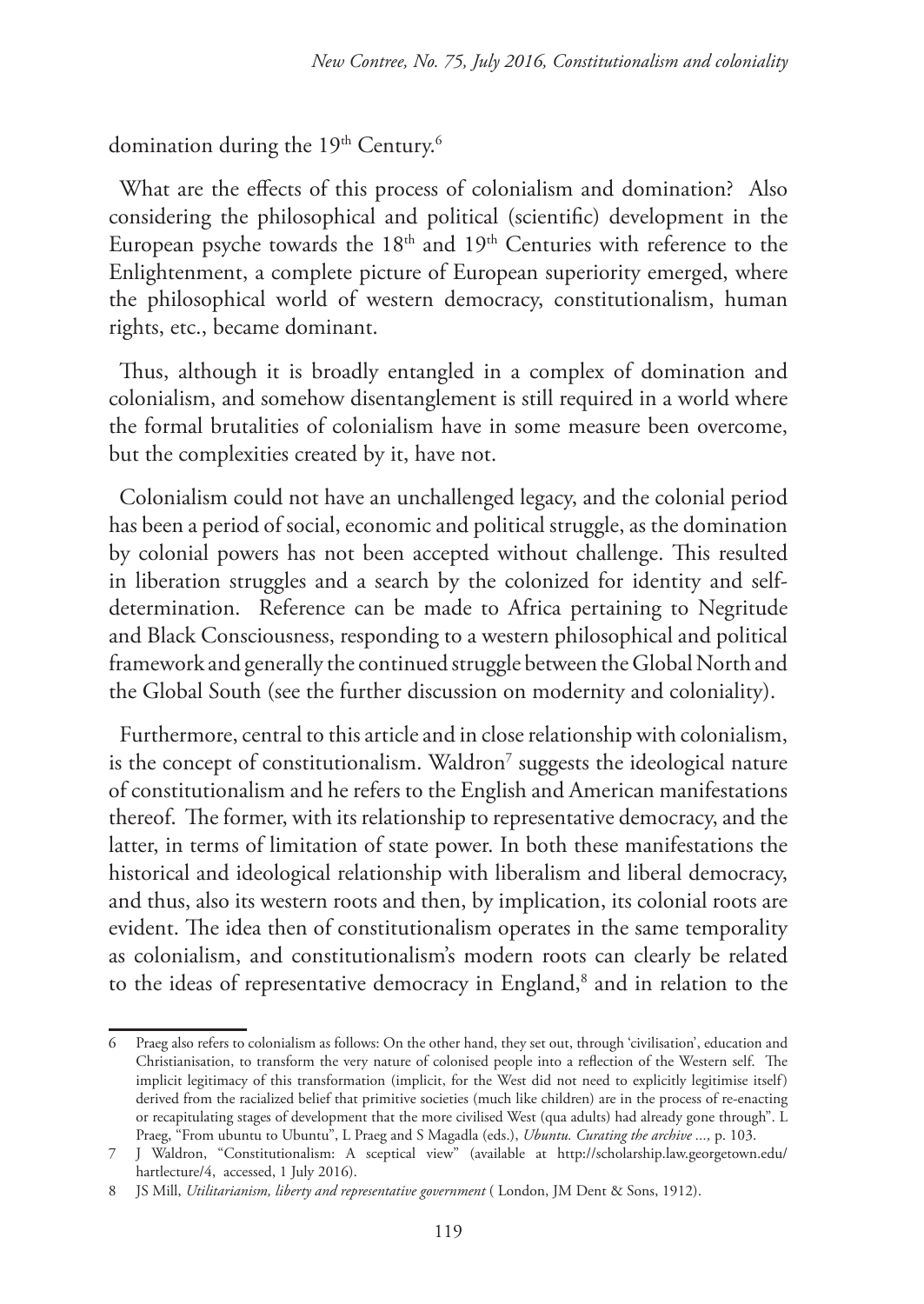limitation of state power to the writings for example of Montesquieu and the French revolution, as well as the American revolution, not forgetting the debates pertaining to the American United States and its Constitution, as immortalized in the Federalist Papers.<sup>9</sup> All this happens in the time of modernity (which can possibly be considered as from the  $16<sup>th</sup>$  Century) and Enlightenment, and even spills over into views relating to its applicability in non-western contexts. Mill<sup>10</sup> wrote in a fashion that clearly demonstrates the western colonial mindset of his time. Under the heading of "Government of Dependencies" in Representative Government (1861), he clearly accepts Britain's superiority, and in terms of the vocabulary he uses, and distinguishes between the applicability of representative government in dependencies that are ruled by whites ("her colonies of European race") and those that are not. As known from history, those dependencies (such as Canada, for example) had much more self-government than African colonies.

The idea then of constitutionalism with its emphasis upon fundamental rights and the limitation of state power creates a modern environment for democracy that is circumscribed by a context of representation and institutions in a world of colonialism. The relevance of this characterization will become clearer in the following discussion.

### **Constitutionalism and constitutions** *Constitutionalism*

The concept of constitutionalism will be considered first. Barnett, $11$  in the context of British constitutional law, defines constitutionalism as the doctrine which governs the legitimacy of government action. He states further and importantly that: "By constitutionalism is meant – in relation to constitutions written and unwritten – conformity with the *broad philosophical values of the state*" (emphasis added). To this point will be returned later, especially in terms of what can be understood to be the broad philosophical values of the state. In addition, Barnett<sup>12</sup> states that:

"Constitutionalism implies something far more important than the idea of 'legality' which requires official conduct to be in accordance with pre-

<sup>9</sup> D Held, *Models of democracy* (Cambridge, Polity press, 1987), p.55-60.

<sup>10</sup> JS Mill, *Utilitarianism, liberty and representative government...,* p. 378.

<sup>11</sup> H Barnett, *Constitutional and administrative law* (Abingdon, Routledge-Cavendish, 2006), p. 5.

<sup>12</sup> H Barnett, *Constitutional and administrative law*..., p. 5.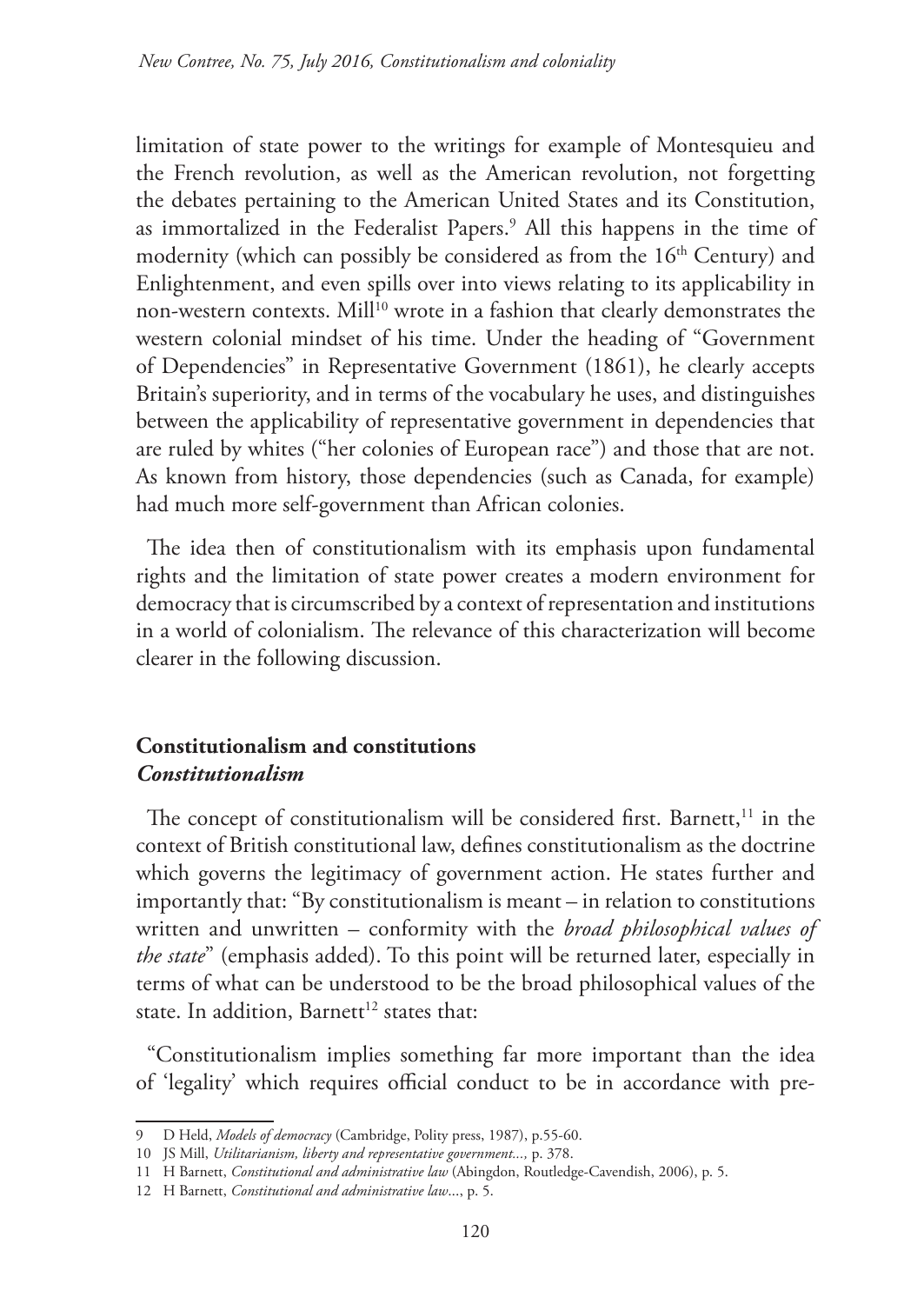fixed legal rules…. The doctrine of constitutionalism suggests, at least, the following:

- That the exercise of power be within the legal limits conferred by parliament on those with power…and that those who exercise power are accountable to the law;
- That the exercise of power... must conform to the notion of respect for the individual and the individual citizen's rights;
- That the powers conferred on institutions within a state whether legislative, executive or judicial – be sufficiently dispersed between the various institutions, so as to avoid the abuse of power; and
- That the government, in formulating policy, and the legislature, in legitimating that policy, are accountable to the electorate<sup>13</sup> upon whose trust power is held".

Thus, Barnett summarized constitutionalism as that it suggests the limitation of power, the separation of powers and the doctrine of responsible accountable government.

From the above discussion, a number of elements are clear at the outset. Firstly, the matter of the "broad philosophical values of the state" should be mentioned. This important point underlines the fundamental point of departure that there must be congruence between what the constitution encapsulates, and that which the state and the people are about and what they believe in. There must therefore be a "fit" between a constitution as well as those which it guides and serves.<sup>14</sup> The South African Constitution addresses some of these values.

Notably, Section 1, as part of the founding provisions of the Constitution<sup>15</sup> states the following:

"The Republic of South Africa is one sovereign democratic state founded on the following values:

- Human dignity, the achievement of equality and the advancement of human rights and freedoms.
- Non-racialism and non-sexism.

<sup>13</sup> Note the reference to electorate with the implication of a context of representative democracy.

<sup>14</sup> Two approaches can be considered, namely constitutions that mirror society and constitutions that provide guidance on what the society should be about. I would like to suggest that a combination of these two approaches is probably suitable.

<sup>15</sup> Republic of South Africa, Constitution, 1996.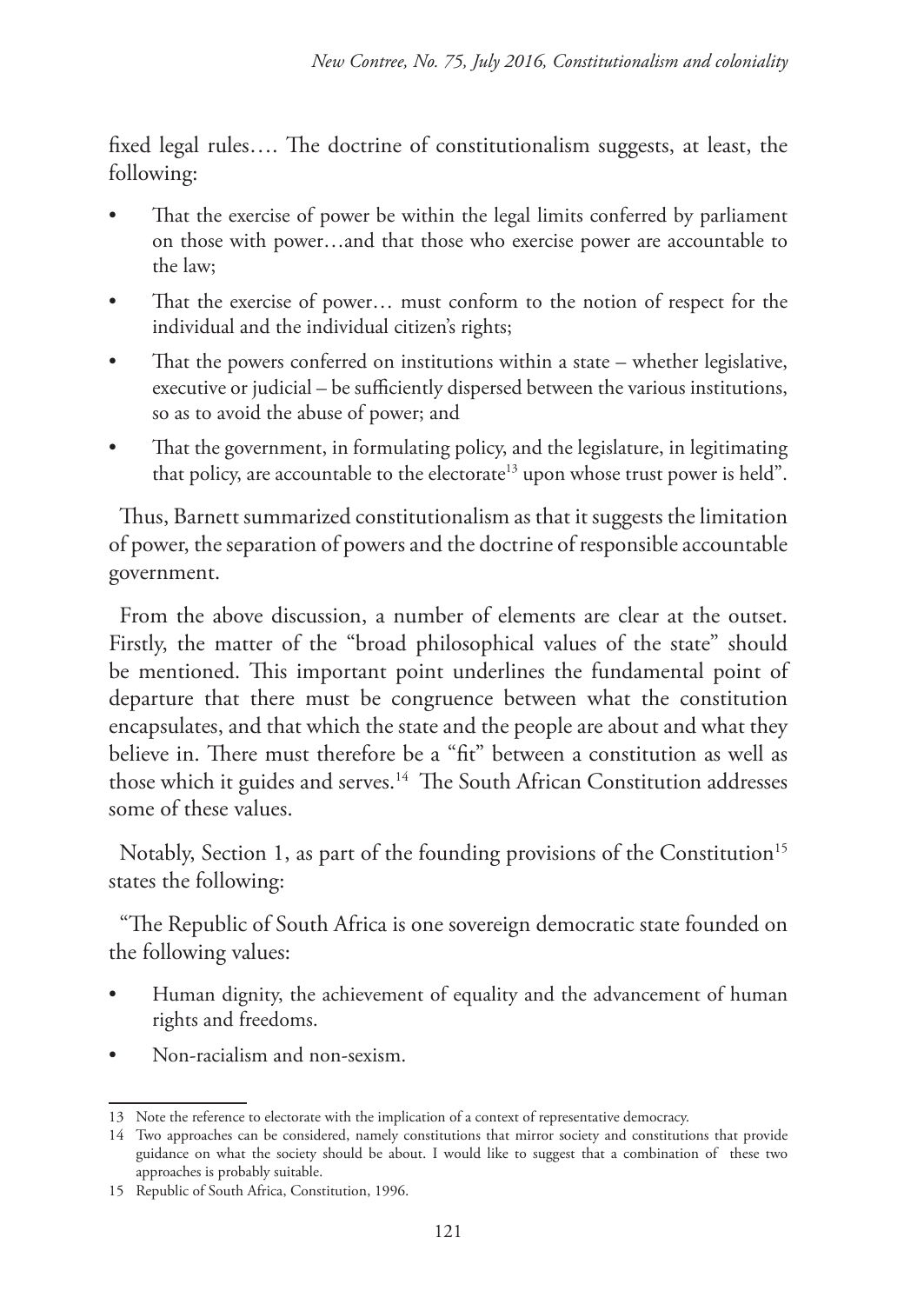- Supremacy of the constitution and the rule of law.
- Universal adult suffrage, a national common voters roll, regular elections and a multi-party system of democratic government, to ensure accountability, responsiveness and openness".

Central to the current understanding of constitutions (and the South African Constitution) is the focus on democracy<sup>16</sup> and inherent components/values thereof, such as dignity and freedom and equality. The high regard for the constitution itself is then also elevated to a value itself. What is also clear from the section quoted above is the influence of modernity (to be discussed later), articulated by means of concepts such as human rights, the rule of law and the institutional characteristics of modern democracies.

Secondly, in terms of the doctrine of constitutionalism as defined by Barnett, is also the emphasis upon respect for the individual and the individual citizen's rights, the *trias politica* and the matter of accountability to the "electorate". It is suggested that all of these matters are products of (western) modernity, as reflected upon in the historical background and the sources quoted there.

Thus, at this point of the discussion, it can be suggested that the doctrine of constitutionalism and its components, and also as reflected in the quoted section from the South African Constitution, reflect modernity and its western roots. In this sense it fundamentally speaks to the development of democracy since the Enlightenment (also remembering the historic American and French revolutions), considering the attainment of political freedom and equality, individual rights and the right to vote: a representative democracy that speaks to formalities and institutions. The discussion will return to this conceptualization of democracy when modernity/coloniality is further discussed later on in the article.

#### *Constitutions*

Barnett<sup>17</sup> quotes Thomas Paine, also importantly, in terms of defining constitutions that:

A constitution is not the act of a government, but of a people constituting a government, and a government without a constitution is power without

<sup>16</sup> Not negating the fact that states that may be regarded as un-democratic also have constitutions.

<sup>17</sup> H Barnett, *Constitutional and administrative law*..., p. 7.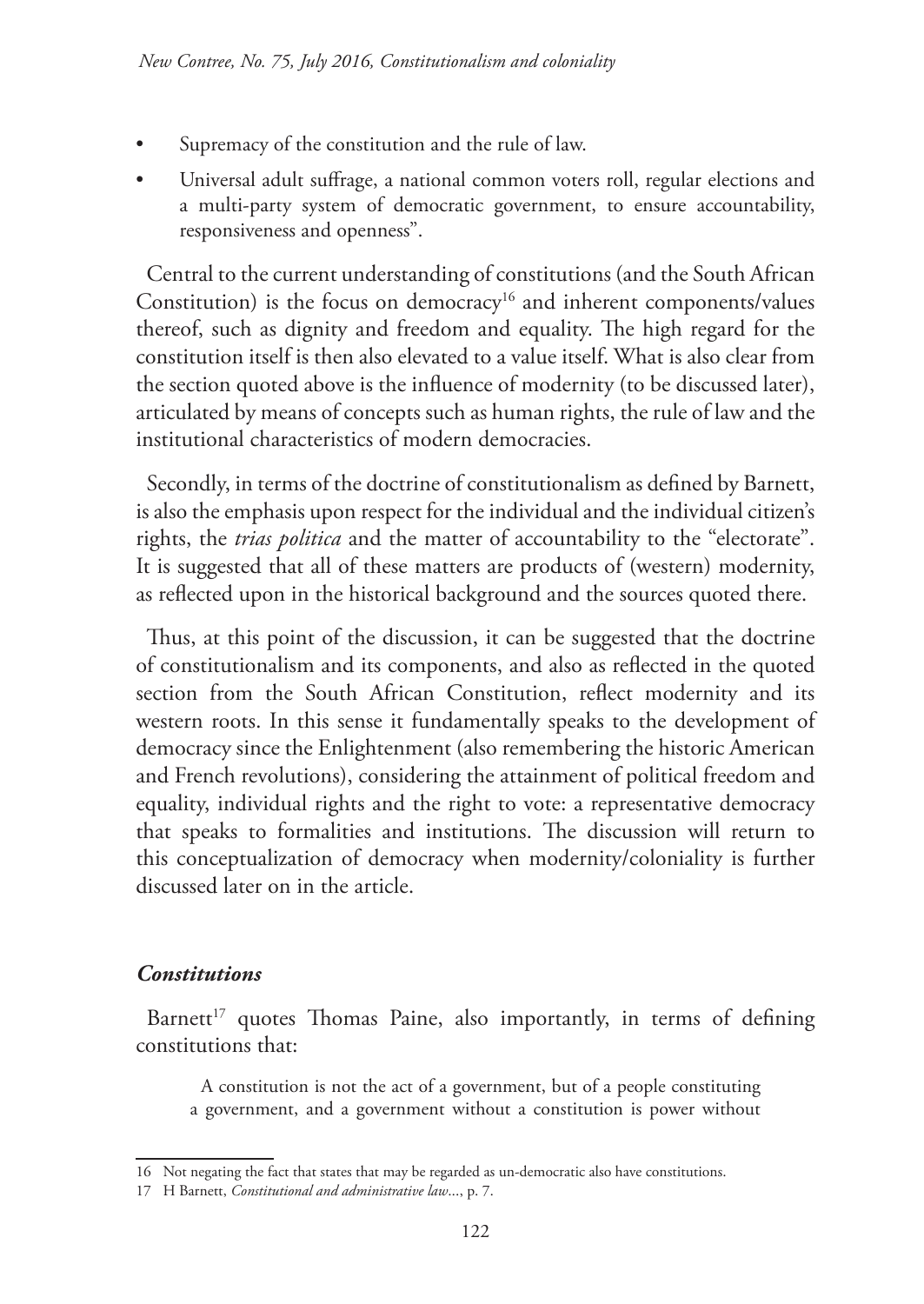right… A constitution is a thing antecedent to a government; and a government is only the creature of a constitution [1792, Pt II, p93].

Related hereto, Carpenter<sup>18</sup> emphasizes that the constitution as an expression of the will of the people is an idea linked with the American and French revolutions, and maintains the distinction between the constituent authority (the people) and the constituted authority (the government). To this she links the question of legitimacy as it relates to the acceptance of the constitution by the people. In terms of constitutionalism, she states that the term:

… could also be said to embody fundamental democratic principles, manifested in a constitution containing checks and balances to prevent a concentration of power in one person. Limited government, which ensures the distribution of power, is seen as an effective guarantee of rights and liberties, a guarantee formally incorporated in a structured form – the constitution.

Related to both the concepts of constitutionality and the constitution, reference can also be made to the constitution as a continuous dialectical process. In this regard the interpretation of the constitution is not merely a mechanical action, but a creative process.<sup>19</sup> Carpenter<sup>20</sup> states that:

The constitution is not like a contract in private law which must be rigidly interpreted and applied within a narrow framework – it can 'grow' to accommodate the changing needs of the community it serves.

It can therefore be argued that even though the theoretical understanding of constitutionalism and constitutions is undoubtedly intertwined with modernity, as alluded to above, (within a context of individual rights and representation as evidenced by British constitutionalism), the centrality of the people, the will of the people21 and the sovereignty of the people have been recognized for centuries, and this also relates to the matter of "fit" referred to earlier. In the birth of a given constitution, and then further in terms of the growth of the constitution over time, there should therefore be an interaction with the particular people or community (as Carpenter refers to above), in relation to the constitutionalism and constitution under discussion.

<sup>18</sup> G Carpenter, *Introduction to South African constitutional law* (Durban, Butterworths, 1987), pp. 8-9.

<sup>19</sup> The implication of describing a constitution as a dialectic and creative process is that it is seen as a changing phenomenon. It cannot remain set in stone and must respond to the people and the people must respond to it, thus creating/recreating the constitution on an ongoing basis.

<sup>20</sup> G Carpenter, *Introduction to South African constitutional law*..., pp. 9-10.

<sup>21</sup> It should, however, also be considered that the idea of the 'will of the people' is part and parcel of modernity as well. Review this against the observations of in this regard the views of Rousseau. This point perhaps also serves to illustrate the intertwined nature between modernity and coloniality, as will become clearer later.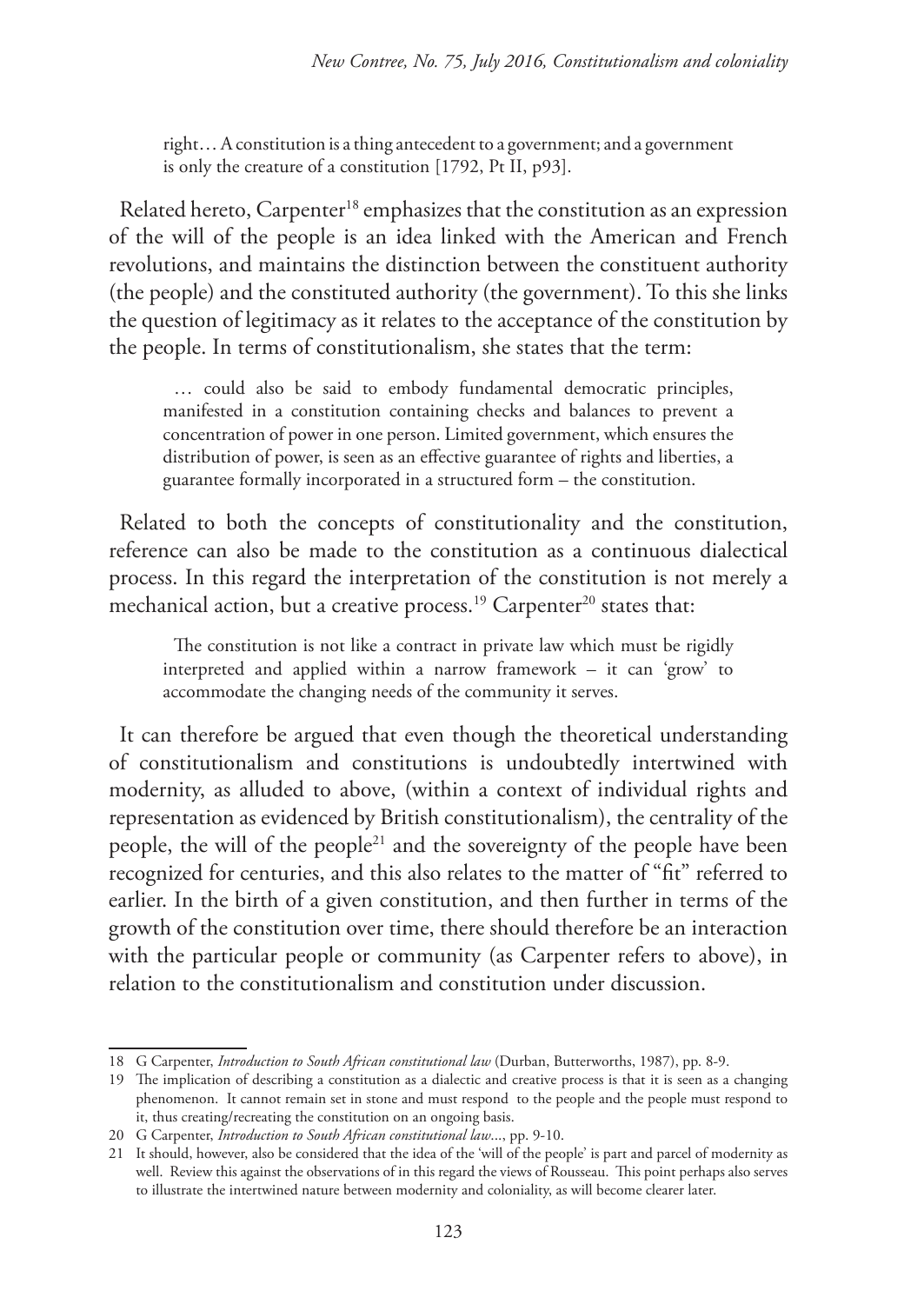This then also relates to how Lategan<sup>22</sup> defines a constitution:

Constitutions are rich, dense and multi-layered expressions of values, dreams and aspirations of the citizens of a state… Constitutions are documents that present us with a curious mix of philosophical, legal and empirical elements… Constitutions are living things, despite their appearance as timeless and universal texts, they are the products of a very specific history and their Geschichtlichkeit is unmistakable.

With reference to sovereignty mentioned above, mention can be made of Sir Thomas Smith's understanding of the concept, as published in 1583, arguing that sovereignty is vested in Parliament:<sup>23</sup>

The Parliament of England which representeth and hath the power of the whole realm, both the head and the body. For every Englishman is intended to be there present, either in person or by procuration and attorneys, of what preeminence, state, dignity or quality soever he be, from the Prince, be he King or Queen, to the lowest person of England. And the consent of the Parliament is taken to be every man's consent (quoted by Carpenter).

At this point in the discussion, it has become clear that in exploring the concepts of constitutionalism and constitutions, the fundamental or core content that this doctrine and the "product" of a constitution represent, even in the western context that exported its philosophy and ideas through colonialism, contains the central focus that is considered of high importance in a post-colonial context, notably the centrality of the people<sup>24</sup> and its sovereignty, which can then be regarded as core to democracy as well.

Regardless of whether it is considered as people's power or sovereignty, and even if it translates into (only) representative government/democracy, Sir Thomas Smith as quoted above, articulated it very well.<sup>25</sup>

It is therefore suggested that this fundamental core has become intermingled with a focus upon representation and representative government, together with significant emphasis upon the individual and the law itself, in a sense leading to an aberration pertaining to the fundamental values of constitutionalism,

<sup>22</sup> B Lategan, "The quality of young democracies from a constitutional perspective", U van Beek (ed.), *Democracy under scrutiny: Elites, citizens, cultures* (Opladen, Barbara Budrich publishers, 2010), pp. 95-96.

<sup>23</sup> G Carpenter, *Introduction to South African constitutional law*..., p. 137.

<sup>24</sup> Especially, as "the people" inhabiting colonies were excluded from colonial democracy by colonial powers.

<sup>25</sup> However, Rousseau was not impressed with representative democracy, as he stated: "Sovereignty cannot be represented… . The English people [who live under representative democracy] believes itself to be free; it is gravely mistaken; it is free only during the election of Members of Parliament; as soon as the Members are elected, the people is enslaved; it is nothing", Rousseau, 1762/1968:141, as quoted by J Cairns & A Sears, *The democratic imagination* (Toronto, University of Toronto press, 2012), p. 83.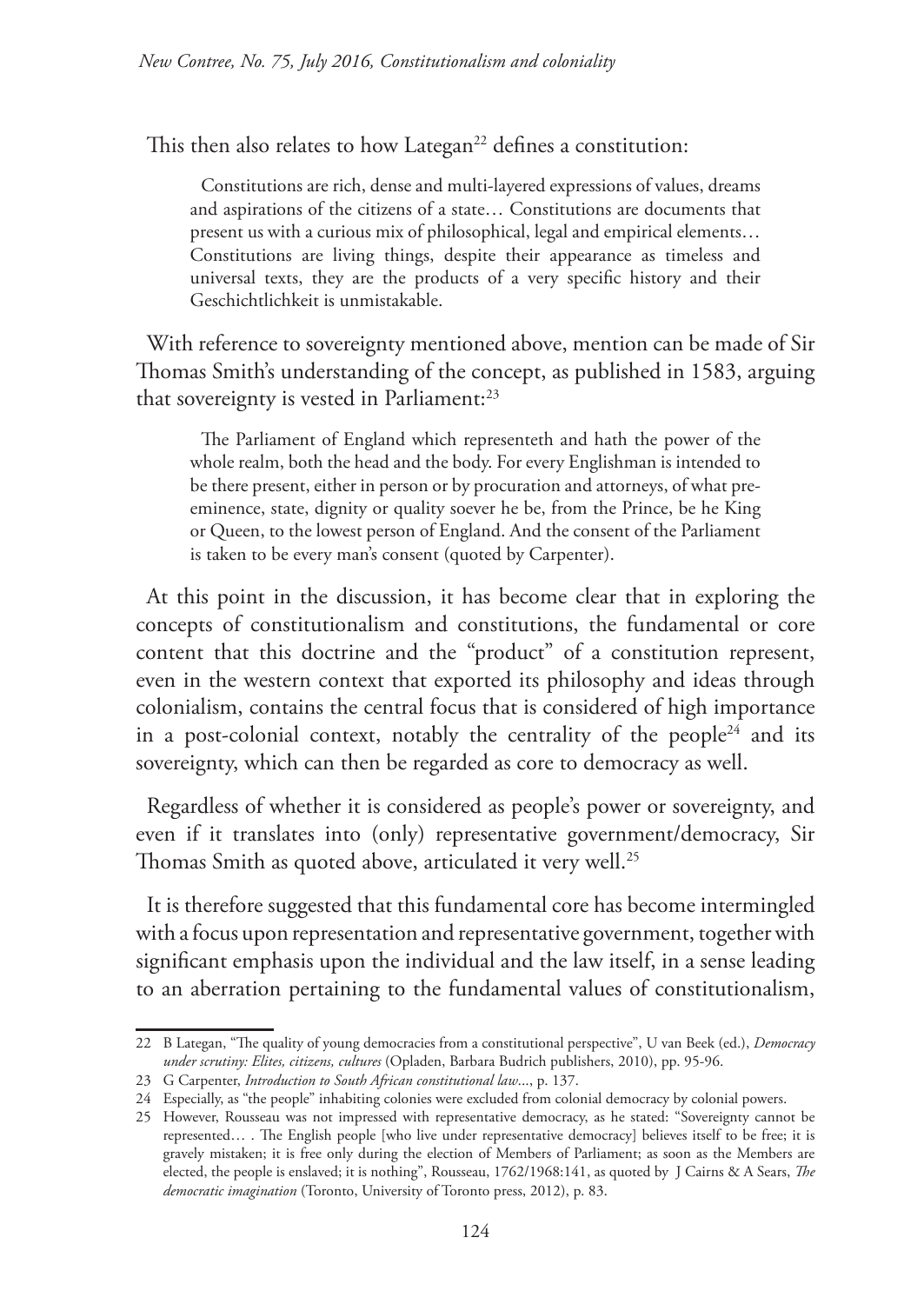even as expressed in modernity and in the West. Possibly the structural or institutional idea of a constitution (and legality) then becomes the epitome of the doctrine and not the centrality of the people as the normative idea suggests. This can be described as the development of a doctrine (or high altar) of constitutional legality, instead of what could be described as substantive constitutionalism or a democratic constitutionalism.

The importance of this matter for democracy is paramount, as Lategan<sup>26</sup> argues that constitutions play a role in the ongoing consolidation of the emerging democratic dispensation, and further states that:<sup>27</sup>

If the values, beliefs and attitudes of the elites and of citizens do not support the essence of the constitution and its application, the consolidation of democracy … will have little chance of success.

The relevance for a state such as South Africa, as a new democracy, is therefore clear. Constitutions are critical in terms of consolidation of a new democracy, thus contributing to the sustainability and substantiveness thereof, and that this critical aspect can be related to the values, beliefs and attitudes of the people, consisting of the elites and the broader community.

The key concept of equality as pertaining to democracy, can also be considered in this context. As implied earlier, the context of modernity has, in the modern development of democracy, provided for a formal and individualistic form of political equality,28 that it can be argued, negates more substantive forms of equality.

From the preceding discussion it is also clear that a conceptual difficulty exists in terms of the western concepts of constitutions and constitutionalism and democracy, with its inherent western identity and meaning, yet it, does contain universal truths of which the negation of is also evident in western contexts. Yet transplanted to colonial contexts there is the set of problems related to the colonial imposition thereof, but also shortcomings in the meaning thereof. Still, the question that remains is: what other concepts could be used to articulate and debate the universal truths and values that these concepts try to deal with?

<sup>26</sup> B Lategan, "The quality of young democracies from a constitutional perspective", U van Beek ed., *Democracy under scrutiny...*, p. 102.

<sup>27</sup> B Lategan, "The quality of young democracies from a constitutional perspective", U van Beek ed., *Democracy under scrutiny...*, p. 113.

<sup>28</sup> It can also be argued that this is even the case when provision is made for socio-economic rights, such as in the South African constitution, which could in theory provide scope for a more substantive constitutionalism.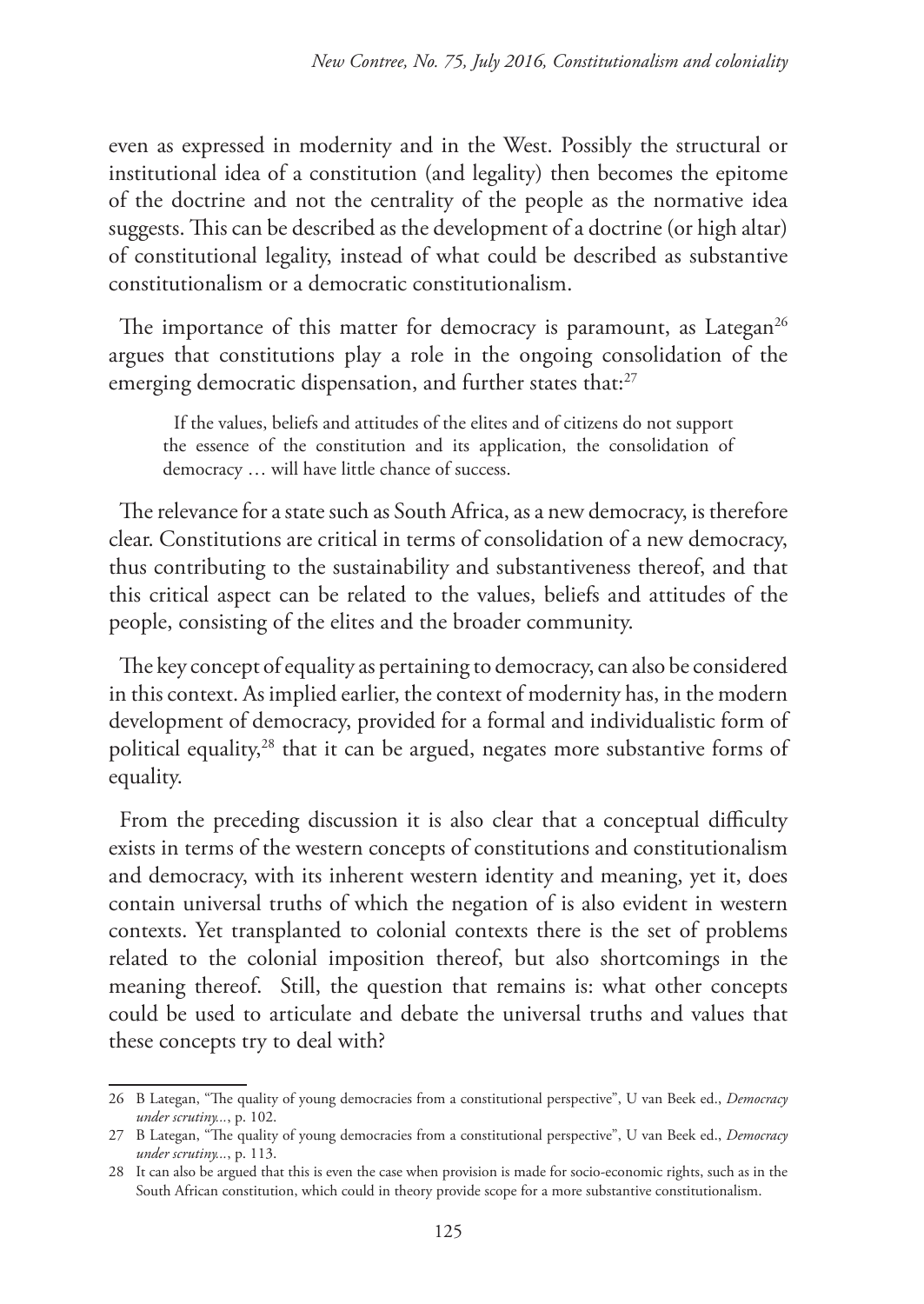#### **Modernity and coloniality**

In the preceding discussion several references were made to modernity and coloniality. These references reflect on two levels. Firstly, the foregoing discussion focussed on constitutionalism in a modern political context, in terms of its importance in the Western hemisphere, and also with relevance to democracy. A second important level of reference is the theoretical approach of modernity/coloniality.

The approach of modernity and coloniality finds much of its energy within the context of Latin America, and, as such, represents a critical understanding of the world also in the context of the global north and the global south and engages in critical dialogue with imperialism, development, neo-liberalism, globalisation, etc.

Mignolo<sup>29</sup> states that:

The basic thesis is the following: "modernity" is a European narrative that hides its darker side, "coloniality". Coloniality, in other words, is constitutive of modernity – there is no modernity without coloniality. Consequently, decolonial thinking and doing emerged… as responses to the oppressive and imperial bent of modern European ideals projected to, and enacted in, the non-European world.

Mignolo<sup>30</sup> further argues that:

In order to uncover the perverse logic – that Fanon pointed out – underlying the philosophical conundrum of modernity/coloniality and the political and economic structure of imperialism/colonialism, we must consider how to decolonize the "mind" (Thiongo) and the "imaginary" (Gruzinski) – that is, knowledge and being.

Modernity/coloniality historically places Europe and its rationality at the centre, and it implies a universality in its thinking. However, what is of interest, in this context, is the de-linking from this power matrix, which continues to inform the world.

It is therefore important to consider that constitutionalism should be understood in the context of its modern development in terms of mainstream constitutional law and political science, on the one hand, but then also understood within the broader context and implications of modernity/

<sup>29</sup> W Mignolo, "Coloniality: The darker side of modernity" (available at http://www.spacesofcommoning.net/ reading-group, accessed, 26 January 2016), p. 39.

<sup>30</sup> W Mignolo, "Delinking", *Cultural Studies*, 21(2), p. 450.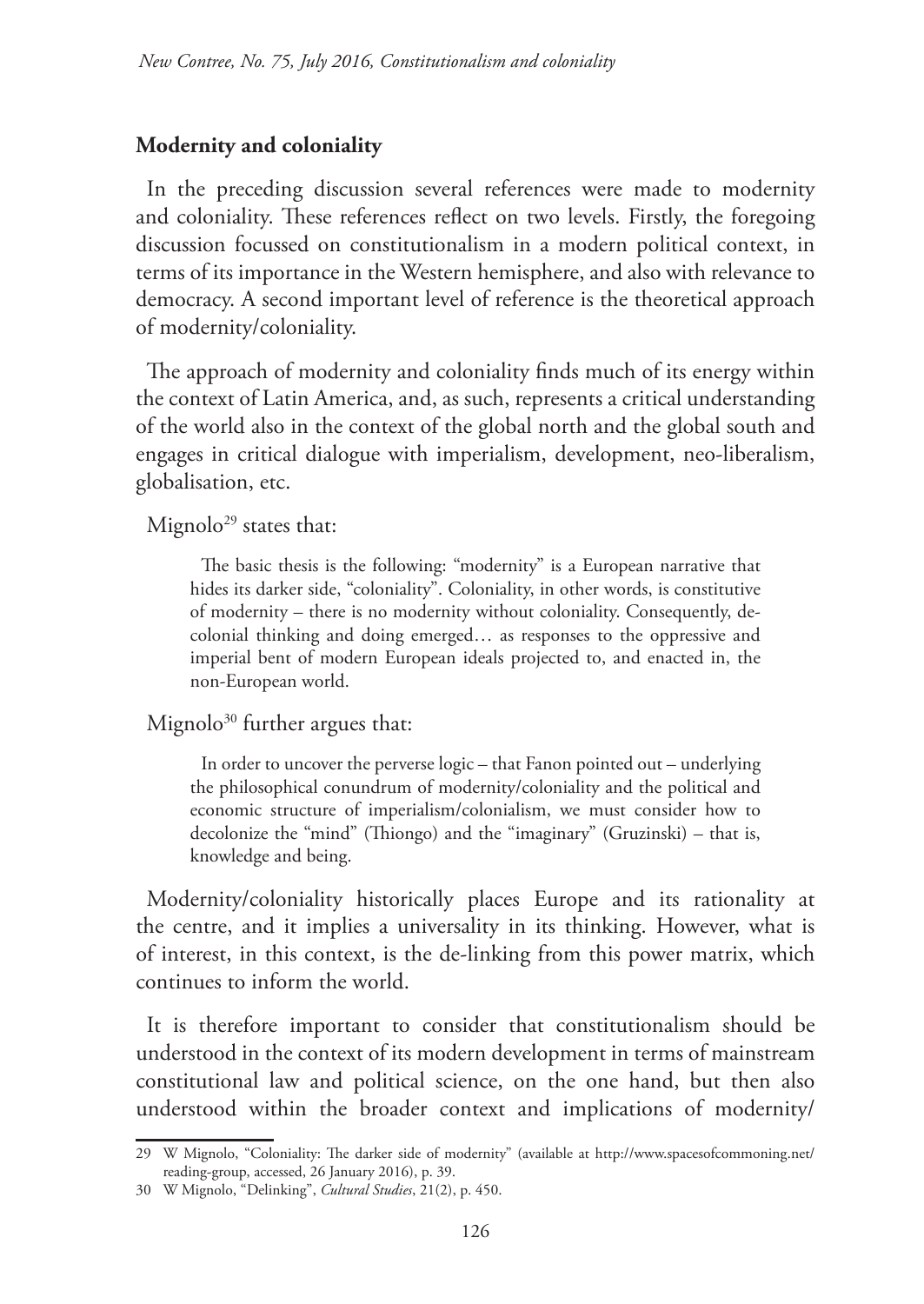coloniality and what this means in terms of how constitutionalism should be understood in non-western contexts. Specifically pertaining to South Africa and referring to liberal democracy, Reddy<sup>31</sup> argues that:

… settler colonialism is a very particular form of modernity…presenting a condition that undermines the presumed linear trajectory towards liberal democracy. Given this very different path to the modern,…South African political modernity will be different and necessarily unlike that of Europe. Certainly the assumptions of the Western liberal democratic model as an inevitable process, a desirable end goal, and a standard of evaluation must be questioned.

In essence an important point to take from coloniality is that although formal colonization ended in the  $20<sup>th</sup>$  Century, western imperialism and globalisation perpetuate the inequalities of colonialism. It could then also be argued that in the context such as that of South Africa, the integrated and imbedded issue of race, which could then very well be compounded by its special relationship with capital, creates a specific arena of relevance for understanding coloniality in the South African context. Also of importance, is making use of Habib's<sup>32</sup> analysis of South African politics, economics and society, where he argues around the balance of power in establishing the new South African dispensation, in essence a balance of power between the forces of capital and liberation.33 The result in many ways, is a perpetuation of coloniality in South Africa, with relevant implications for constitutionalism.

In South Africa, a constitution is in place that speaks very much, to the constitutionalism as described at the beginning of this article, with its emphasis upon classical European principles, and even tendencies towards regressing into legality above substantiveness.<sup>34</sup> Bond<sup>35</sup> states, and very importantly to the argument of this article, that:

Part of the problem, it is argued above, is resistance to the commodification of the society, and the inability of a liberal capitalist Constitution to grapple with the problems thereby caused. The potential to move the society from excessive commodification to a "commoning" approach more consistent with Ubuntu African values, runs up against the limits of a western Constitution

<sup>31</sup> T Reddy, *South Africa, settler colonialism and the failures of liberal democracy* (London, Zed Books, 2015), p. 7.

<sup>32</sup> A Habib, *South Africa's suspended revolution. Hopes and prospects* (Johannesburg, Wits University Press, 2013).

<sup>33</sup> P Bond, "Constitutionalism as a barrier to the resolution of widespread community rebellions in South Africa", *Politikon,* 41(3), p. 479. Bond also discusses the "pact" that the constitution presents with what might be called the forces of neo-liberalism.

<sup>34</sup> In this regard it can be argued that in South Africa preponderance towards constitutional litigation is noticeable where applicants require black letter law application of the Constitution, especially when rights are concerned.

<sup>35</sup> P Bond, "Constitutionalism as a barrier to the resolution...", *Politikon,* 41(3), p. 480.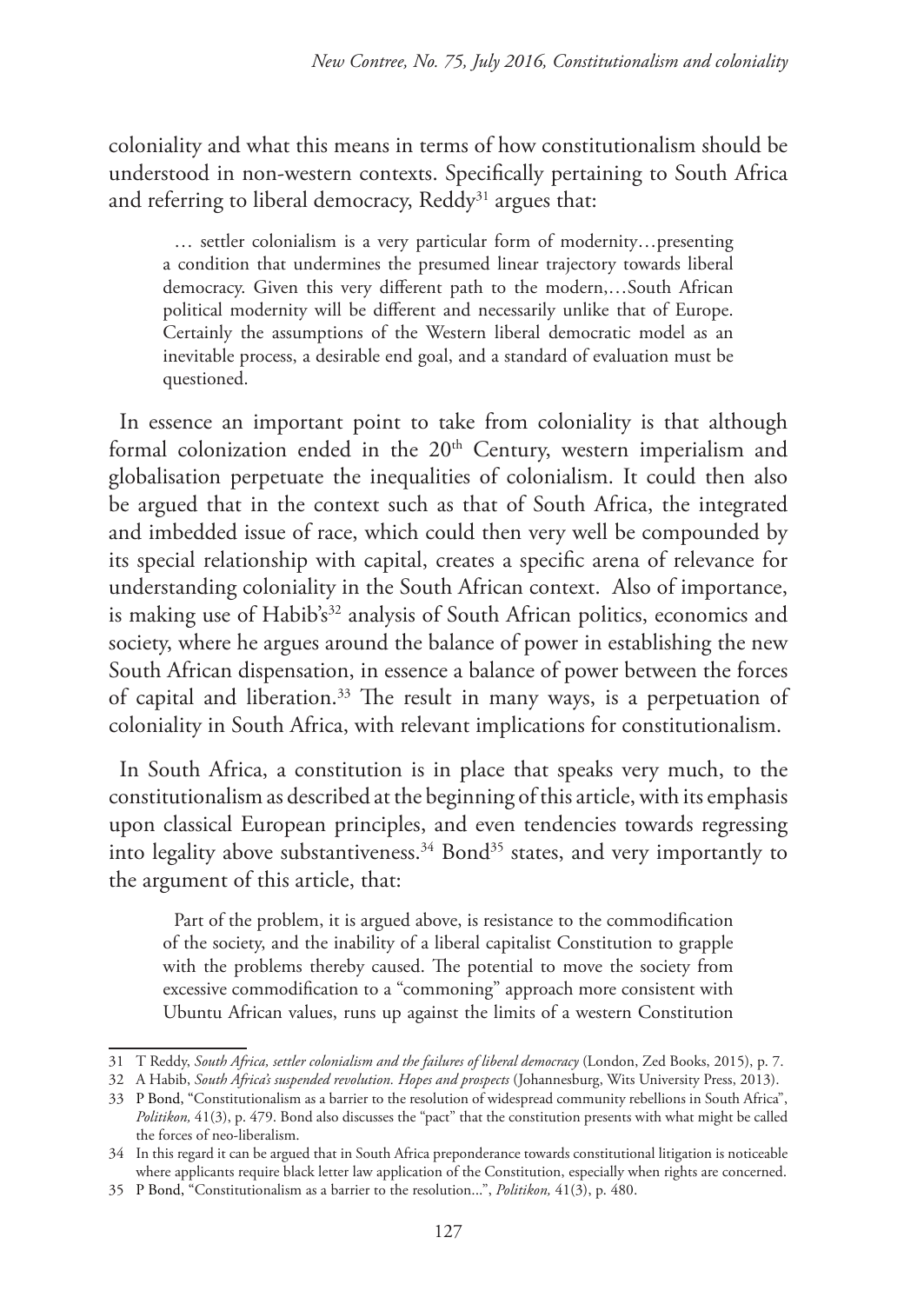based upon liberal-individualist conceptions of rights, especially in the socioeconomic sphere.

Reddy<sup>36</sup> suggests similar ideas, and states that it is:

… necessary to trace back the features of colonial modernity as expressed historically in South Africa as settler colonialism, including legacies of violence, Othered subjects and racialized capitalism, (which) present new contradictions to its liberal democratic project.

This could then be regarded as colonialism as well as in terms of a power discourse. South Africa is thus confronted with a dual challenge to decolonise.

It can be argued that the response to colonialility is decoloniality. Decoloniality is synonymous with decolonial "thinking and doing". It also speaks to the context of power with its European roots. What is of importance in this context is also what could be considered epistemic reconstruction and a way of at least reconsidering western thinking as universal (see also earlier discussion). Thus it is necessary to turn to discussing a South African constitutionalism, that embodies South African "thinking and doing".

### **South African constitutionalism and constitution**

Considering what has been discussed in the previous paragraphs, South Africa represents an important case study in terms of the doctrine of constitutionalism and in terms of modernity and coloniality.

South Africa's Constitution of 1996 stems from a well-known and much praised negotiation process and transition from authoritarian rule to a democratic dispensation. The negotiation outcomes can be described as a pact (but see also earlier footnote on this point) between the forces of apartheid and liberation in order to usher in the new dispensation.

Several aspects pertaining to the abovementioned is important for the purposes of this article. Reference has been made to the continued colonization that the constitution represents, in terms of its classical constitutionalism and then also in terms of a broader act of colonialism in term of modernity/coloniality.

This is then, it is suggested, further exacerbated by the specific observable remnants of physical colonization in a case such as South Africa, and which,

<sup>36</sup> T Reddy, *South Africa, settler colonialism and the failures of liberal democracy* (London, Zed Books, 2015), p. 11.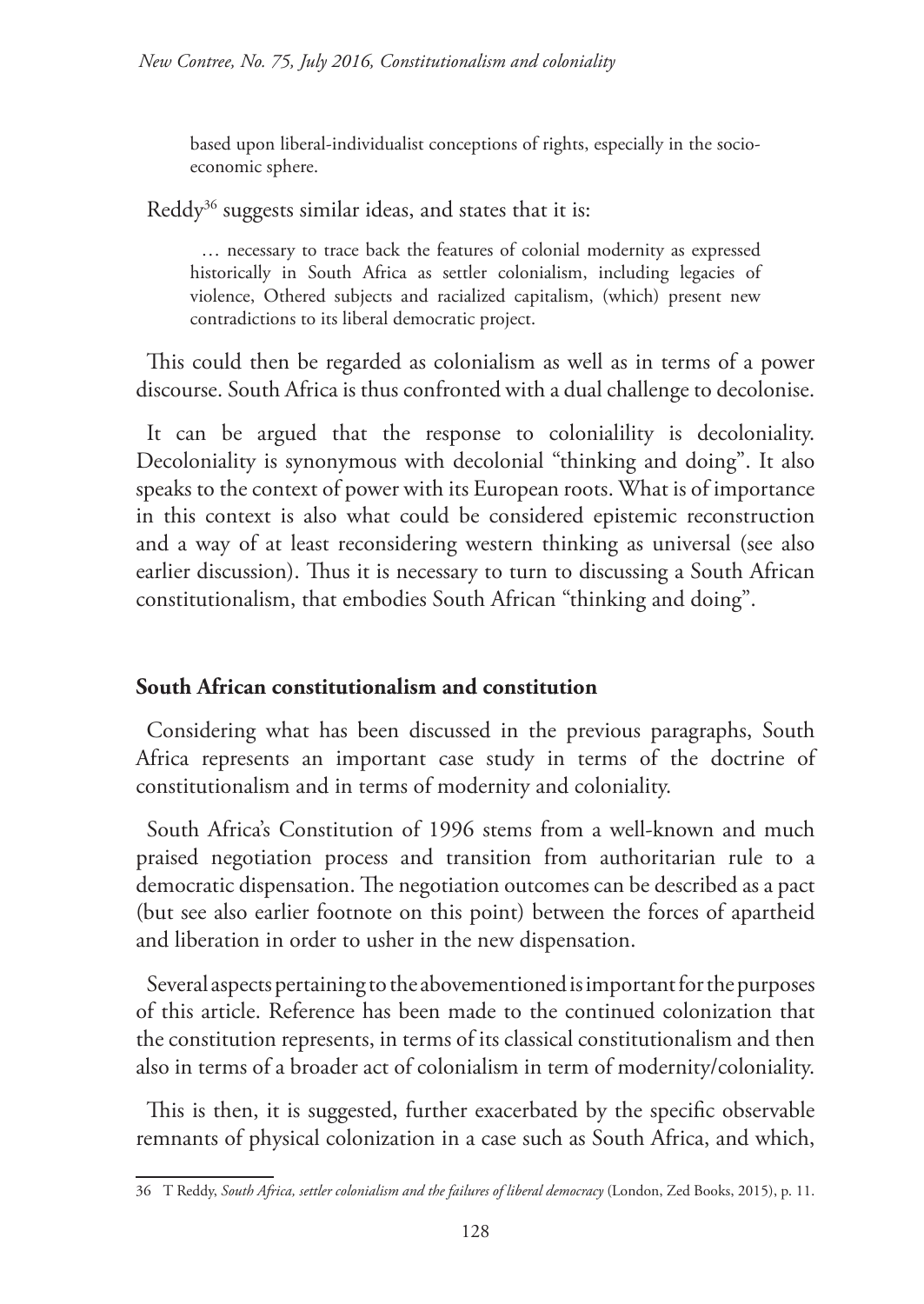in essence, represents settler colonialism. It can be argued that the forces of apartheid essentially represented colonialism. The system of apartheid developed from colonial roots as well as the assimilation of, in essence, a British styled government in the 20<sup>th</sup> Century, following the British colonial conquering of South Africa, especially after the end of the South African War of 1899-1902; despite the hegemony of Afrikaner nationalism articulating an anti-British rhetoric. It is suggested that the colonial nature of the previous dispensation is also emphasized by the eventual departure of the colonial masters and the inheritance of South African government by the mostly Afrikaner ethnic group, representing a European heritage. It might thus not have been so much a struggle between Boer and Brit as South Africans were led to believe, but rather a struggle between colonial brothers. The dissipation of Afrikaner nationalist political influence post-apartheid also serves to emphasise this point and that despite the apparent powerful position of Afrikaners nationalists, as represented at the end of apartheid and during the transition, the colonialist nature of this group post 1994 and even during apartheid is underscored.

Returning to the transition, opposing these colonial forces were those of liberation, representing a curious mix of socialist, radical and conservative influences, essentially and predominantly articulated by leaders who received a colonial education, the likes of Mandela, Tambo and Sisulu. The flag bearer for the liberation struggle, the African National Congress (ANC), has long suffered under these broad internal discrepancies that continue until today. The point is that the forces of liberation also suffered and continue to suffer in terms of coloniality, and even contribute in the perpetuation thereof.

It is therefore suggested that the above brief explanation of the South African political context in terms of colonization, apartheid and transition, clearly speaks to the pervasive nature of modernity as has been highlighted earlier on. It is a context that finds its existence flowing from the power matrix of Europe, with a multi-faceted political colonialization (British conquering and Boer and Afrikaner apartheid ending in a physical political departure), followed by a transition championed by a liberation movement that cannot escape the 19<sup>th</sup> and 20<sup>th</sup> Century forces of modernity and now being held at ransom by the 21<sup>st</sup> Century manifestation of modernity by means of, liberal democracy, neo-liberalism and globalization. Is this what the South African Constitution is all about?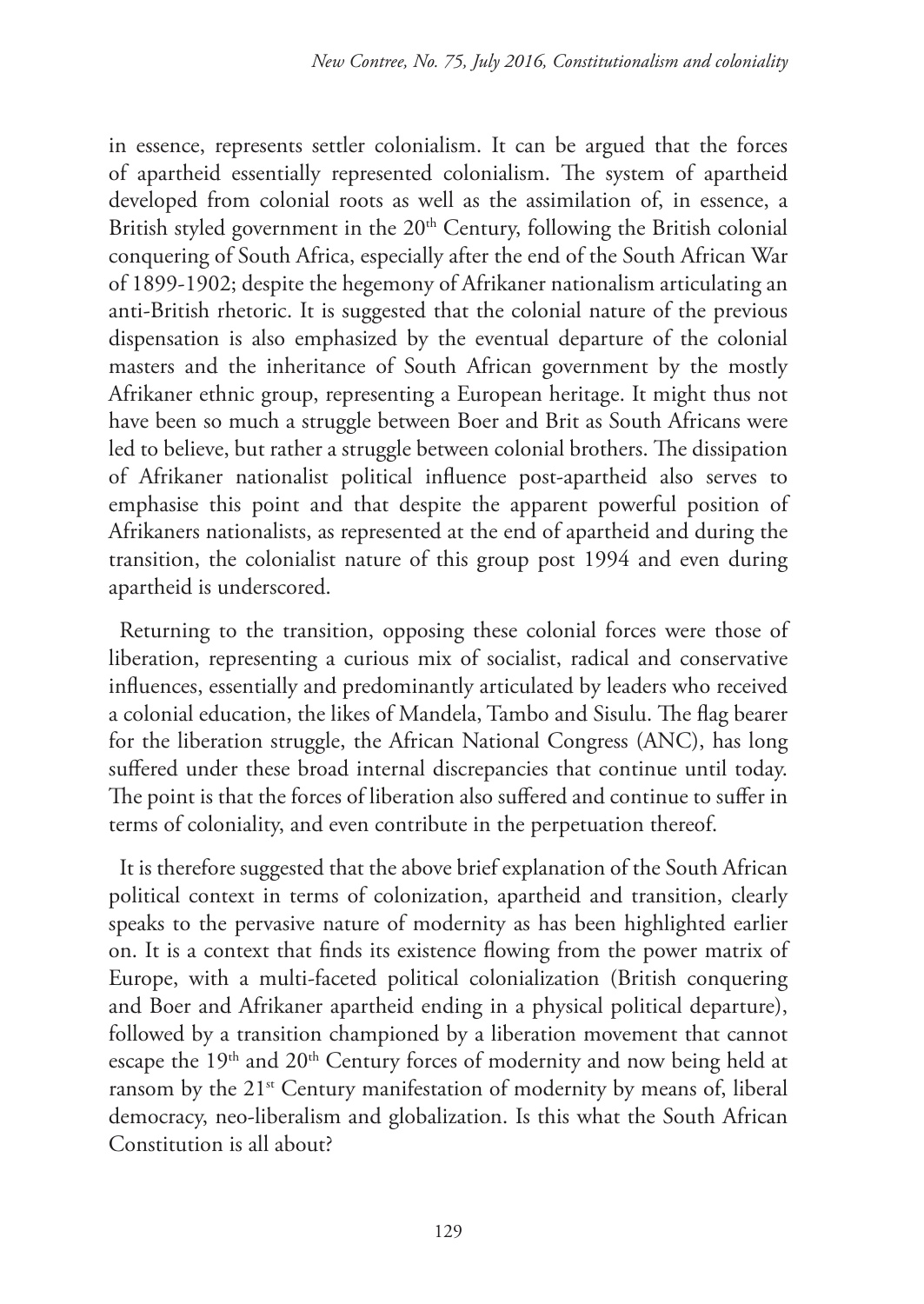### *Interpretations of constitutionalism*

At the beginning of this article, the broad outline of constitutionalism, as it is understood from a western perspective, was articulated. The author went further to provide some remarks on modernity/coloniality and then indicated what kind of context or result the transition to democracy achieved, with reference to the last section.

As a political project and an epistemic exercise, consideration has been afforded to carving out a meaning to the South African political and constitutional context to address the ambiguous nature of the South African political settlement. The following remarks deal with possibilities of decolonizing South African constitutionalism.

### **Transformative constitutionalism**

Of relevance to the South African context is the concept of transformative constitutionalism. CJ Langa, $37$  refers to change as the core idea of transformative constitutionalism. This change he brings into the context of a changed society, based upon substantive equality. He goes on to quote Albertyn and Goldblatt, stating that in order to move to in essence a democratic society:

… requires a complete reconstruction of the state and society, including a redistribution of power and resources along egalitarian lines. The challenge of achieving equality within this transformation project involves the eradication of systemic forms of domination and material disadvantage based on race, gender, class and other grounds of inequality. It also entails the development of opportunities which allow people to realise their full human potential within positive social relationships.

He makes it clear that he understands transformative constitutionalism as a social and economic revolution. Furthermore, what is understood in this context is a "different" kind of constitutionalism, taking into consideration the politics of law. Apartheid denied the linkage between law and politics, although they are necessarily linked. It is argued that we accept the role our beliefs, values and ideas play in our decisions. This is in contrast to the concern expressed about legalism in the context of western constitutionalism discussed earlier.

<sup>37</sup> P Langa, "Transformative constitutionalism", *Stellenbosch Law Review*, 17(3), 2006, p. 352.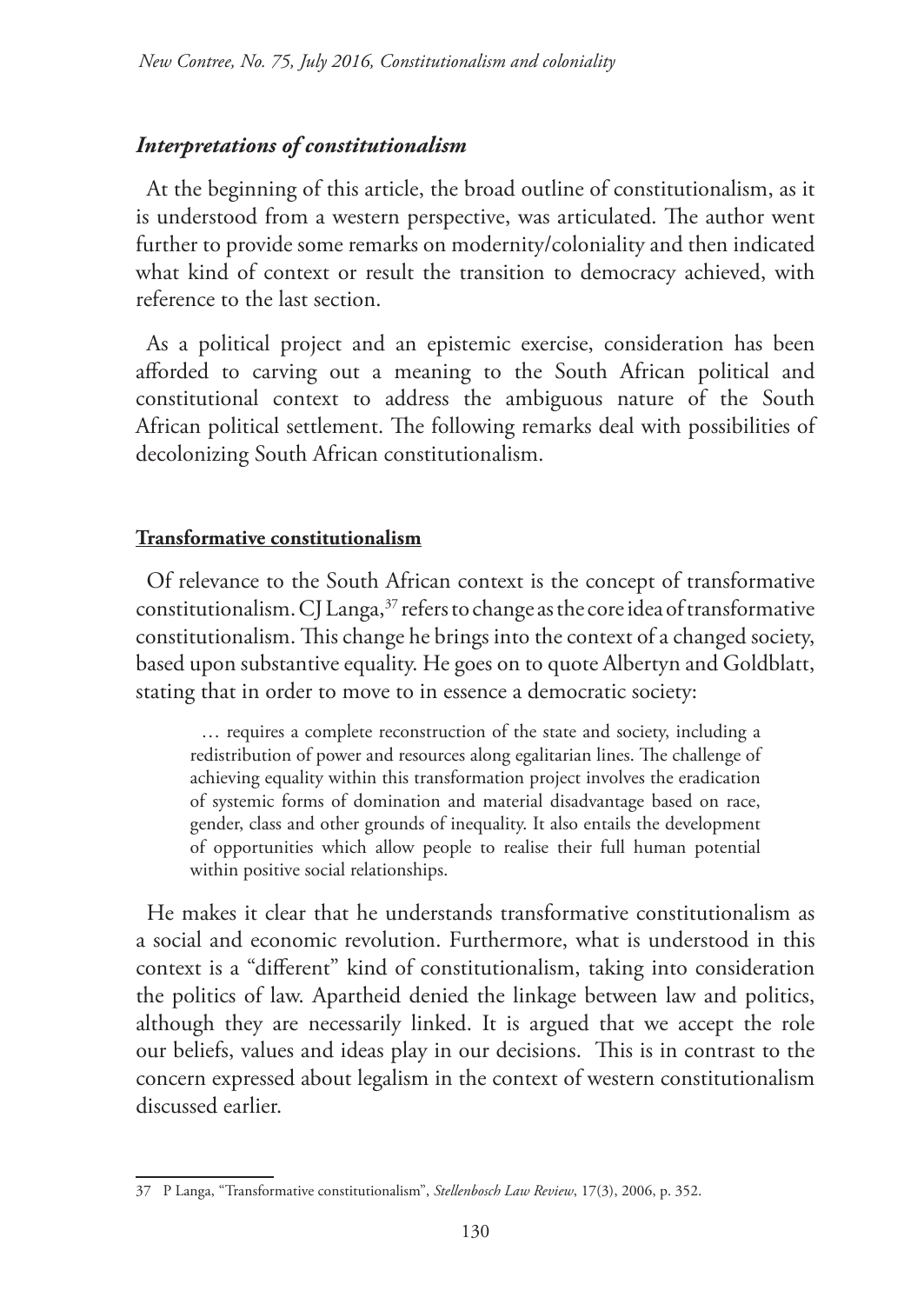Langa further deals with challenges pertaining to transformative constitutionalism such as in terms of legal education and the ongoing need for reconciliation. It can be argued that the bottom line in this approach is one that reflects upon the need for change in South African society, addressing inequality and extending the political rights obtained through liberation, to deepen the democratic nature of South African society. The Constitution therefore needs to be understood in a way that acknowledges and addresses the legacies of modernity and coloniality taking South Africa constantly and ever changingly forward into a world beyond coloniality. This can be considered to be a perpetual journey.

#### **Progressive constitutionalism**

In considering an understanding of "progressive constitutionalism" an engagement with the mainstream constitutionalism reflected upon at the beginning of this article, and that what has been bequeathed to South Africa by its colonial masters can be considered. In the discussion on Britishstyle constitutionalism, emphasised the reference to representation and individuality was emphasised. The counterpart to this is a broader emphasis upon the people. Once again modernity is not escaped from, as the sovereignty of the people is also integral thereto. However, a progressive constitutionalism may contribute to balance the focus of liberal democratic constitutionalism with a people, society and community emphasis that speaks to the inherently democratic principle of popular sovereignty.<sup>38</sup> The author argued before<sup>39</sup> that shortcomings in the South African democracy and constitution relate to a lack of society focus and vulnerability of institutions and procedures, and therefore greater emphasis is needed upon the role of the people. Even in the context of a liberal-democratic state such as the United States of America (USA), a case is made for popular constitutionalism. Kramer $40$  argues that:

American constitutional law has, practically from the start, consisted of a struggle between two principles, which we can call "popular constitutionalism" and "legal constitutionalism". In a system of popular constitutionalism, the role of the people is not confined to occasional acts of constitution making, but

<sup>38</sup> M Mamdami, where he states that: "The goal should be to struggle towards a definition of these concepts that will mot displace, but in fact lead to, the all-important discourse on power and popular sovereignty", *The Journal of Modern African Studies*, 28(3), p. 364.

<sup>39</sup> P Heydenrych, *From the City of Westminster to Kliptown: An exploration of democracy in the South African context* (Paper, South Africa's democracy @20: Diagnosis and prognosis. Published conference proceedings of the 2014 biennial conference of the South African Association of Political Studies, Pretoria, 2015).

<sup>40</sup> L Kramer, "Popular constitutionalism, circa 2004", *California Law Review*, 92(4), 2004, p. 959.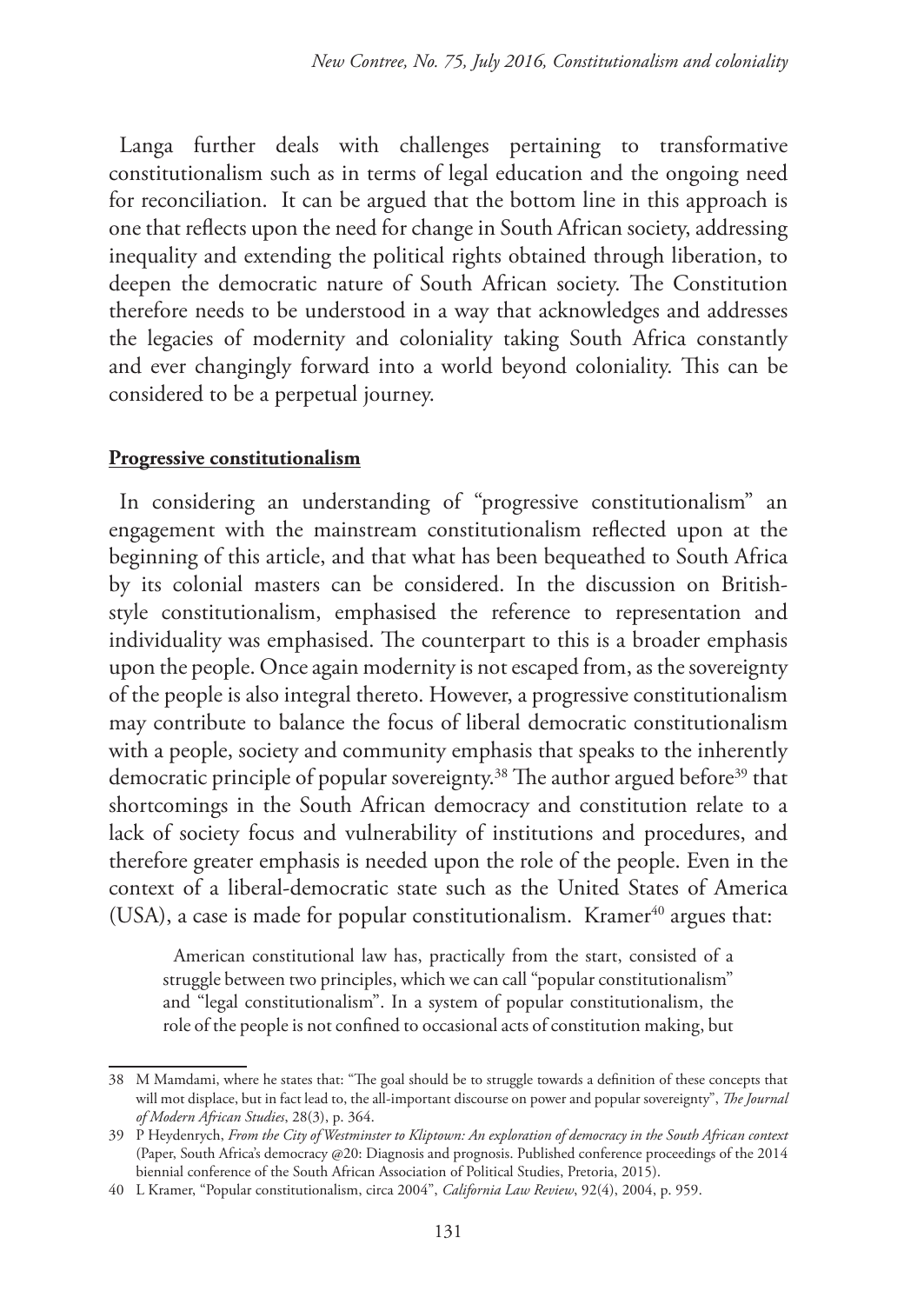includes active and ongoing control over the interpretation and enforcement of constitutional law.

The point to be taken from Kramer, in the context of this article, is the recognition of the people and the continued dialectic (see also earlier in the article) between the people and the constitution. Perhaps through such an approach, a balance may be sought between modernity and the requirements of a South African constitution.

#### **Ubuntu**

The author have argued elsewhere<sup>41</sup> that there is a need for a South African understanding of democracy. In this regard a comparison between the values of democracy as such values are understood in a western context, and the values reflected in Ubuntu in an African context, was attempted.<sup>42</sup> The position taken in this regard is that:

Ubuntu could be the mechanism to ensure universality of democracy through the balancing of the modernistic rationality thereof, with what it aims to do, which is enabling people to be their own political masters, a core democratic value. The values emphasised in African politics relating to communality and the "we" and "us" of politics, need to speak as one voice with democracy, and this is true in any of the democratic values mentioned above, be it justice, be it rights, be it political or economic freedom, etc.

The concept of Ubuntu has been included and utilized in South African constitutional jurisprudence<sup>43</sup> and is therefore not regarded as in conflict to what South African constitutionalism envisages and possibly assists in contributing to a balance between the strong influence of a western constitutionalism and consideration of African and South African values. Keevy<sup>44</sup> has, however, expressed concern that Ubuntu is imbedded in a system of patriarchy and that it is perhaps not so much in consonance with the progressive values of the Constitution. Yet, Metz,<sup>45</sup> on the other hand, considers Ubuntu of importance in the context of a moral theory for South

<sup>41</sup> P Heydenrych, *From the City of Westminster to Kliptown...*, p. 135.

<sup>42</sup> The values referred to include: Common humanity, dignity, harmony, justice, responsibility, political participation.

<sup>43</sup> I Keevy, "Ubuntu versus the core values of the South African Constitution", L Praeg and S Magadla (eds.), *Ubuntu. Curating the archive*..., pp. 54-95.

<sup>44</sup> I Keevy, "Ubuntu versus the core values of the South African Constitution", L Praeg and S Magadla (eds.), *Ubuntu. Curating the archive*..., p. 55.

<sup>45</sup> T Metz, "Ubuntu as a moral theory and human rights in South Africa", *African Human Rights Law Journal*, 11, 2011.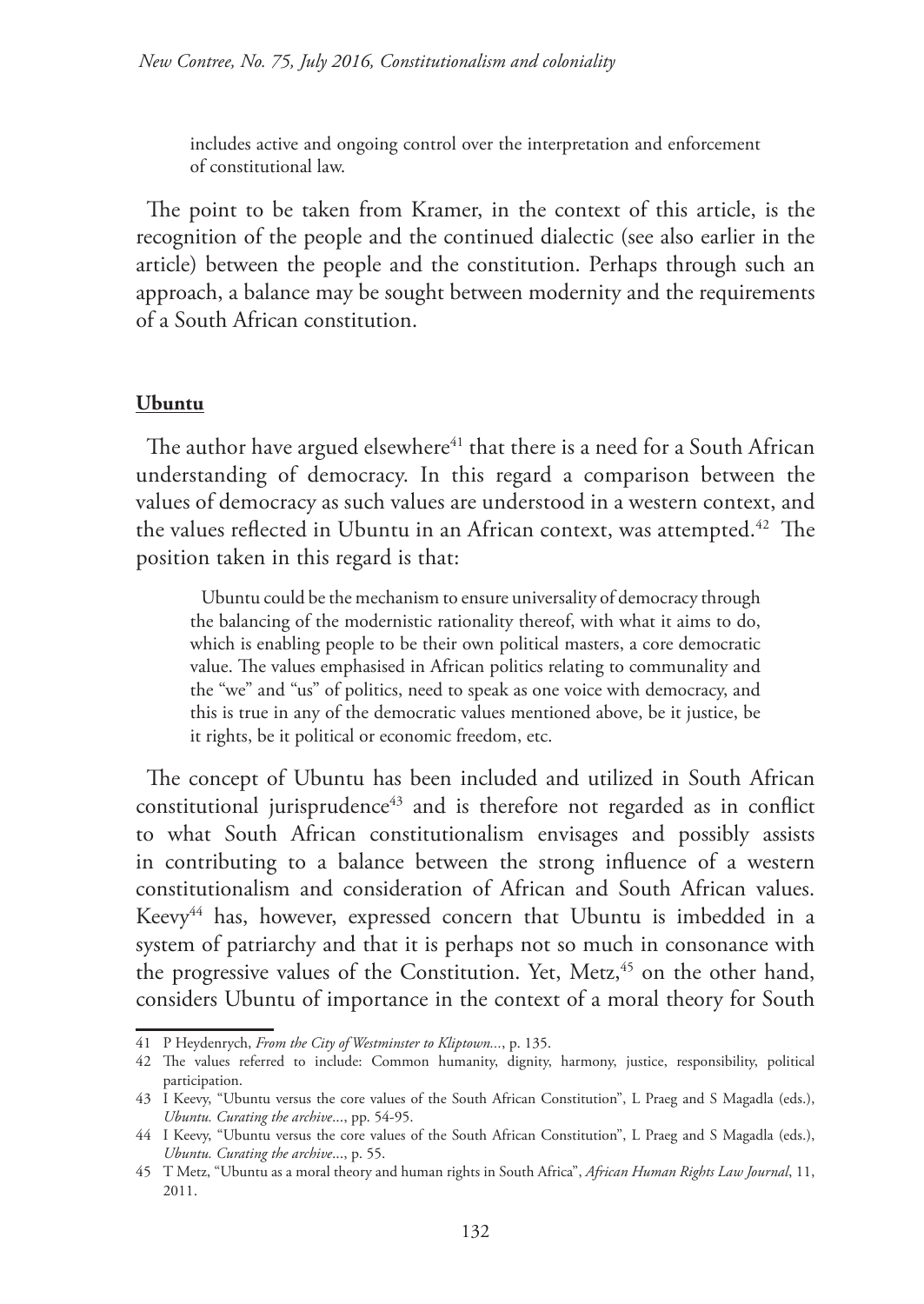Africa. He considers the values of Ubuntu in the context of human rights, (also remember the observation of human rights at the beginning of this article in the context of the Enlightenment) $46$  and suggests that: "Such a principle has a Southern African pedigree, provides a new and attractive account of morality, which is grounded on the value of friendship, and suggests a novel, companion conception of human dignity with which to account for human rights".47 However, what is important is that it does contribute to a South African understanding of constitutionalism that provides an alternative to western constitutionalism.48

#### **Conclusion**

This article attempted to highlight the ambiguous context of the South African Constitution.49 After the transition from Apartheid the Constitution has been hailed by many as some kind of miracle, being liberal and being progressive. But on further reflection, as the years of jubilation since being liberated from a special type of colonialism passed, and the steep hills to be climbed in consolidating South African democracy became a reality, the concerns about South African constitutionalism grew.<sup>50</sup>

Framing this discussion in the context of modernity (also reviewed as coloniality) provides an explanation for these concerns. The Constitution continues the power matrix of modernity and coloniality through its liberal character and those phenomena being facilitative of how modernity/ coloniality manifests in the 21st Century, such as through neo-liberalism and globalization. Yet, it is also still combatting the remnants of colonization in terms of the need for deeper realization of the political rights won through liberation and dealing with the continuing threat of scourges such as inequality and racism.

<sup>46</sup> M Mamdami, *The Journal of Modern African Studies*, 28(3), p. 359. He argues against the idea of human rights as a western invention and states that: "The content of rights, as that of democracy, must necessarily vary, not only according to historical circumstances, but also from one social context to another".

<sup>47</sup> T Metz, "Ubuntu as a moral theory...", *African Human Rights Law Journal*, 11, 2011, p. 559.

<sup>48</sup> D Cornell, "Ubuntu and subaltern legality", L Praeg and S Magadla (eds.), *Ubuntu. Curating the archive...* , pp. 167-175.

<sup>49</sup> J Duncan, "The problem with South Africa's constitution" (available at http://www.sacsis.org.za/site/article/631, accessed, 27 June 2016); DT McKinley, "The majority and the 'meaning' of the Constitution" (available at http://sacsis.org.za/site/article/760.1, accessed, 27 June 2016).

<sup>50</sup> J February and G Pienaar, "Constitutional democracy in South Africa – fanciful ideal or tangible reality?" (available at http://www.hsrc.ac.za/en/review/hsrc-review-november-2013/constit-democ, accessed, 4 July 2016).